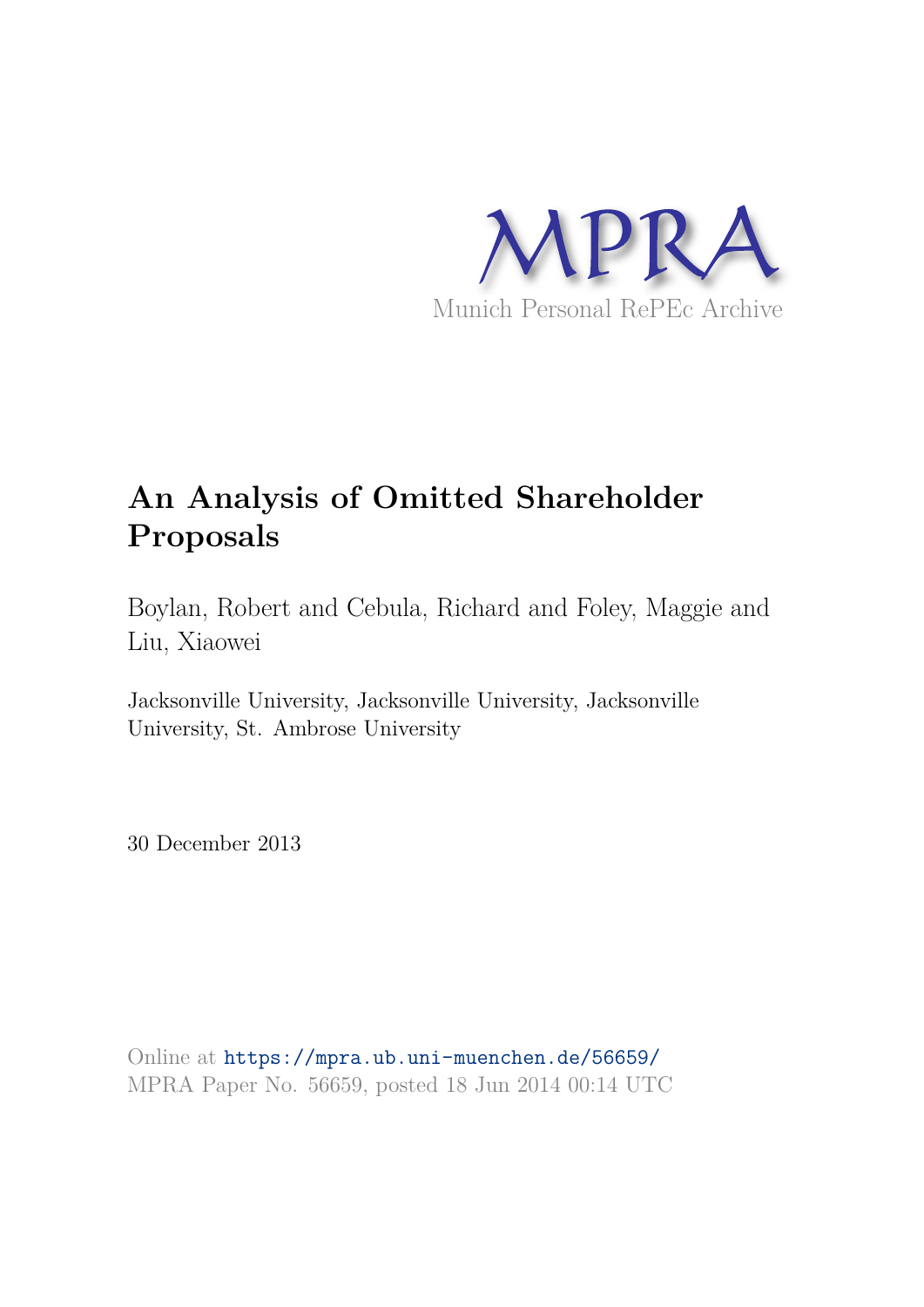## **An Analysis of Omitted Shareholder Proposals**

Robert Boylan, Jacksonville University Richard Cebula, Jacksonville University Maggie Foley, Jacksonville University Xiaowei Liu, St. Ambrose University

## **Abstract**

We intend to reveal the causes and the determinants of the omitted shareholder proposals. We find that individual investors are mostly likely to submit a proposal being excluded from the proxy ballot. Since individual investors are not so skillful as institutional investors, we summarize that shareholder proposals are excluded mainly due to sponsors' lack of experience and knowledge, rather than as a self-serving vehicle for shareholder activists to gain bargaining power or to simply annoy management. We also find that most shareholder proposals are omitted because they deal with a matter relating to the company's ordinary business operations.

#### **JEL classification: G34**

**Keywords:** Corporate Governance, Shareholder Proposals, SEC rule 14a

#### **INTRODUCTION**

Shareholder proposals have attracted significant attention in recent years. For instance, Wall Street Journal (WSJ hereafter) reported that on March 2013, Goldman Sachs Group Inc. lost its battle against CTW Investment Group due to ignoring CTW's shareholder proposal calling for separation of the chairman and CEO positions. CTW argued that the chairman's role should be filled by an outsider for the purpose of promoting "the robust oversight and accountability of management". In response to Goldman' statement, claiming that the proposal from CTW Investment Group was "inherently vague and indefinite", the SEC notified the Goldman Sachs, saying that "the agency is unable to concur with Goldman's view that the shareholder proposal does not warrant a vote". One month later, prior to the releasing of proxy statements by Goldman, CTW withdrew this proposal after Goldman agreed to bolster the role of its lead director, Dieter Waizenegger. Even though this proposal has never appeared in the proxy ballot, it certainly has caught the attention of the media, whose coverage on this issue has made the public, especially the shareholders of Goldman Sachs, be aware of the core arguments between the two parties.

Indeed, many shareholder proposals that are submitted never make it onto a proxy ballot. In some instances, shareholder proposals have been withdrawn by the sponsors after the private negotiations with the management. In other cases, the companies have excluded the proposals without the consent of the sponsors after receiving the no action letters written by the SEC. Hence, the shareholder proposals listed in a company's proxy ballot for voting at the annual shareholder meetings do not present a complete picture. For instance, among all Fortune 250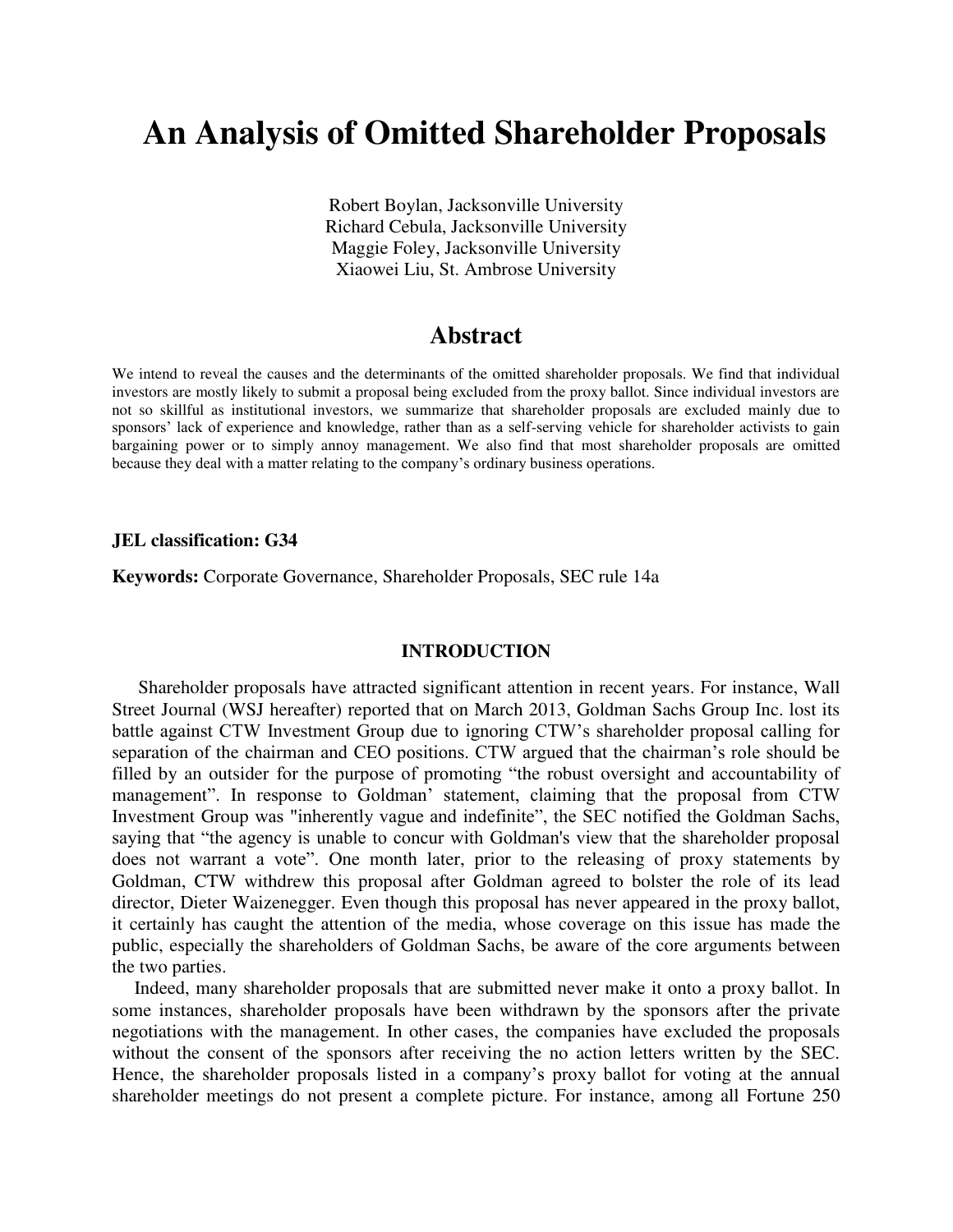firms, prior to the end of August of 2013, there are a total of 277 shareholder proposals voted at the annual shareholder meetings. In comparison, about 104 proposals are ruled out from the proxy statements with formal no action letters written by the SEC. Such a high omitting rate is perplexing, in that it does not make any sense for anybody to take such an unproductive approach, let alone those professional investors and executives, since the rules interpreting "no action request" proposal have been clearly defined in the SEC's Staff Legal Bulletin 14 and the SEC Rule 14a (8) in 2001. Thereby, it remains a puzzle as to why it ever occurs. To our knowledge, the studies covering this topic are still lacking in the literature. However, a better understanding of this subject can not only help the SEC to set up more appropriate regulations, but also facilitate investors to improve monitoring capabilities. We fill up the gap in this study by focusing on those shareholder proposals that have been excluded by the management. Our study intends to reveal the causes and the determinants of the omitted shareholder proposals. We find that individual investors are mostly likely to submit a proposal being excluded from the proxy ballot. Since individual investors are not so skillful as institutional investors, we thus summarize that shareholder proposals are excluded mainly due to sponsors' lack of experience and knowledge, rather than as a self-serving vehicle for shareholder activists to gain bargaining power or to simply annoy management. Furthermore, most shareholder proposals are omitted because they deal with a matter relating to the company's ordinary business operations.

The paper is structured as follows. In section 2, we explained the SEC rules and reviewed the literature. In section 3, we brought up the hypothesis and discussed the empirical results. Conclusion was provided in section 4.

#### **Section II the SEC rules covering shareholder proposals and the literature review**

The SEC Rule 14a-8 was released in 2001. It requires the company to choose one of the three options for the received shareholder proposals: 1) Include the proposal in its proxy materials; 2) Negotiate with the proposal sponsor to reach a jointly acceptable solution which can result in this proposal being withdrawn; 3) Submit a No-Action request to the SEC to exclude the proposal from the proxy documents, if companies affirm that a proposal violates the SEC Rule 14a-8. The detailed description of the shareholder proposals that are appropriate for "No-Action request" is provided in Staff Legal bulletin 14. Once receiving a No-Action request, the SEC will analyze it thoroughly before making a final decision.

Prior researches reveal that most of the submitted shareholder proposals have been voted at the annual shareholder meetings. Studies covering the voted shareholder proposals are abundant, even though it is still inconclusive as to whether or not they can be an effective tool to mitigate agency costs (Bebchuck, Cohen , and Ferrell, 2009; Gillan and Starks, 2000; Renneboog and Szilagyi, 2011; Ertimur , Ferri, and Stubben, 2010; Guercio, Seery, and Woidtke, 2008; Thomas and Cotter, 2007). At the same time, a great amount of shareholder proposals have never made it onto a proxy ballot because they were taken back by the proposals sponsors. Less than 20% of shareholder proposals ever submitted fall into this category (Gillan and Starks, 2000; Renneboog and Szilagyi, 2011). Countable studies in this area show that those withdrawn proposals are more likely to occur when shareholder activists are powerful and when the proposals cover sensitive issues (Foley, Cebula, and Boylan, 2013). Nevertheless, to our knowledge, there is a lack of studies in the literature focusing on the omitted shareholder proposals, the incident of which is difficult to understand since the corresponding rules have been clearly explained in SEC Rule 14a-8 and the SEC's Staff Legal Bulletin 14 in 2001. The details of the relevant rules are presented in the appendix.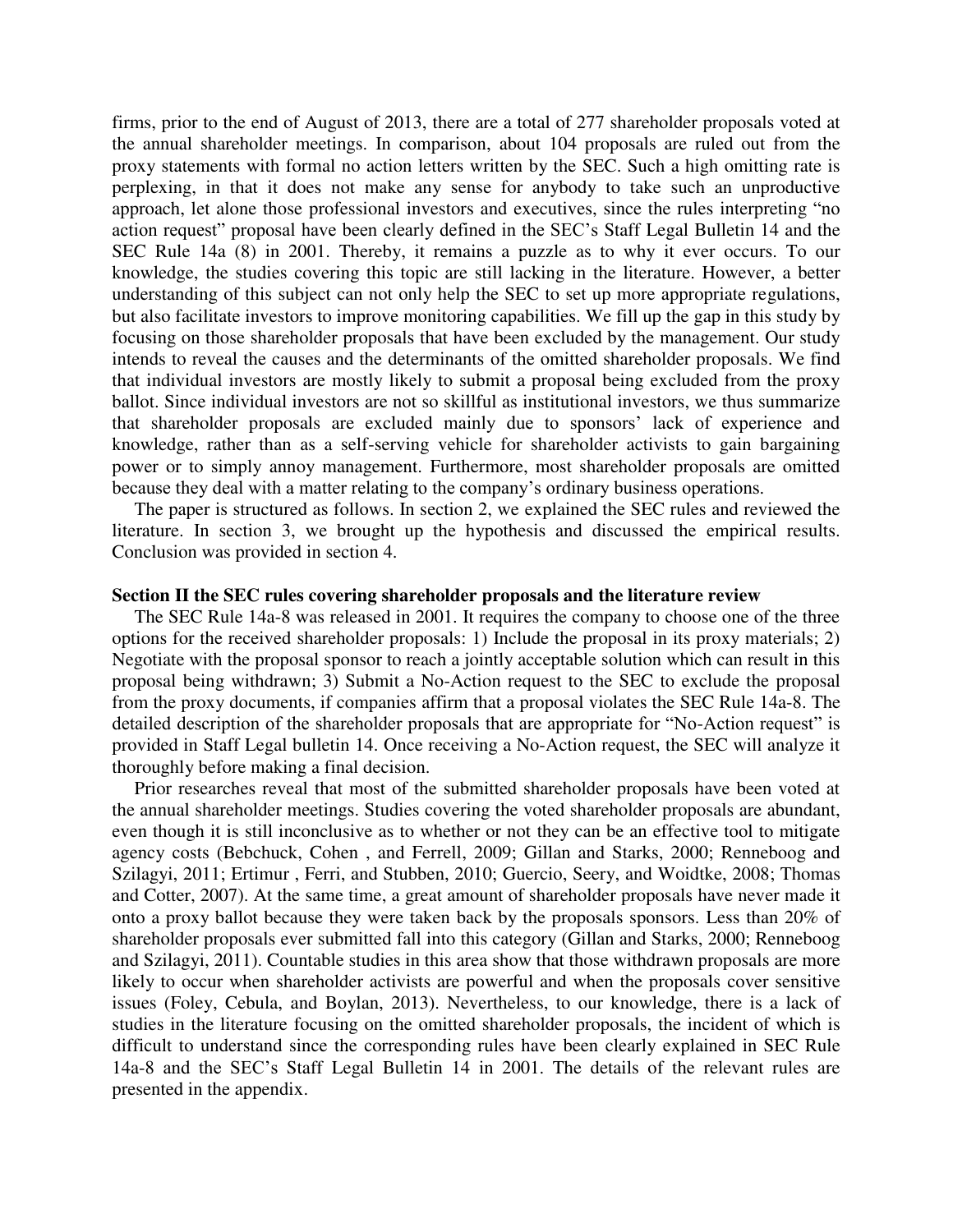## **Section Three: Empirical Analysis of Omitted Shareholder Proposals 3.1 Hypotheses**

A Shareholder proposal can be omitted from the company's proxy materials. First, the management needs to send a no action request to the SEC. Next, after reviewing the documents, the SEC will make choices to support either the company or the proposal sponsors. The followings are several examples of the SEC criterion: (1) the proposal reflects a personal grievance; (2) the proposal requires the firm to violate state, federal, or international law; or (3) the proposal deals with the company in question's ordinary business operations. Only after receiving an approval from the SEC can management exclude the shareholder proposal. Once the proposal is legally excluded from the proxy lists, it will never be implemented. By contrast, a withdrawn proposal might be implemented eventually.

SEC rules 14a-8 are presumably well comprehended by professional investors, such as unions. Those skilled shareholders are not expected to waste valuable resources to sponsor proposals that tend to be overlooked by management. Thus, we hypothesize that when a proposal is submitted by non-professional sponsors, such as individuals and religious groups, this proposal is more likely to be omitted. Furthermore, since the subject of the proposal determines whether or not it could be ruled out, we hypothesize that the likelihood of a proposal being excluded increases when its theme is closely tied to the firm's ordinary business operation.

#### **3.2 Data**

To investigate the hypotheses in Section 3.1, we gathered information of shareholder proposals from the Investor Responsibility Research Center (IRRC) which collects the proxy statements of over 1,900 firms, including S&P 1500. In total, there were 2,743 shareholder proposals related to corporate governance issues for the period 2004 through 2007. Furthermore, we focused on firms in The Corporate Library (TCL) and collected information on antitakeover provisions, and ownership by insiders for the period 2005-2007. There were a total of 8,257 observations in the sample period. After merging with shareholder proposals dataset, we had a total of 1,806 shareholder proposals related to corporate governance issues.

Moreover, we control for firm size, leverage, and firm performance. Firm size, proxied by total assets, as well as leverage, is collected from COMPUSTAT. Firm performance is measured by stock returns on a fiscal year basis from CRSP. We also control for insider ownership and collect relevant data from TCL. Additionally, we use E-Index as a proxy for corporate governance quality (Bebchuk, Cohen, Ferrell, 2009).

Lastly, following Gillan and Starks (2000) and Renneboog and Szilagyi (2011), we divided the sample of shareholder proposals into five major groups according to proposal sponsors: Individual investors, religious investors, institutional investors, unions, and public pension funds. We also split the data into eight key groups according to issues: Antitakeover issues, board, executive compensation, voting, sales of the company, auditing, annual meeting, and others. Based on IRRC, each group was broken down further into four subsets, with each representing one of the four proposal outcomes: voted, withdrawn, omitted, and others.

#### **3.3 Descriptive Analysis**

To test the hypotheses in Section 3.1, we analyze the percentage of proposals that are omitted among variant shareholder activists and the results can be found in Table 1.

Table 1 indicates that the percentages of proposals that are excluded range from 10.48% to 16.74%. The proposals from religious investors are the least likely to be omitted, followed by other institutional investors and public pension funds. Union investors are second only to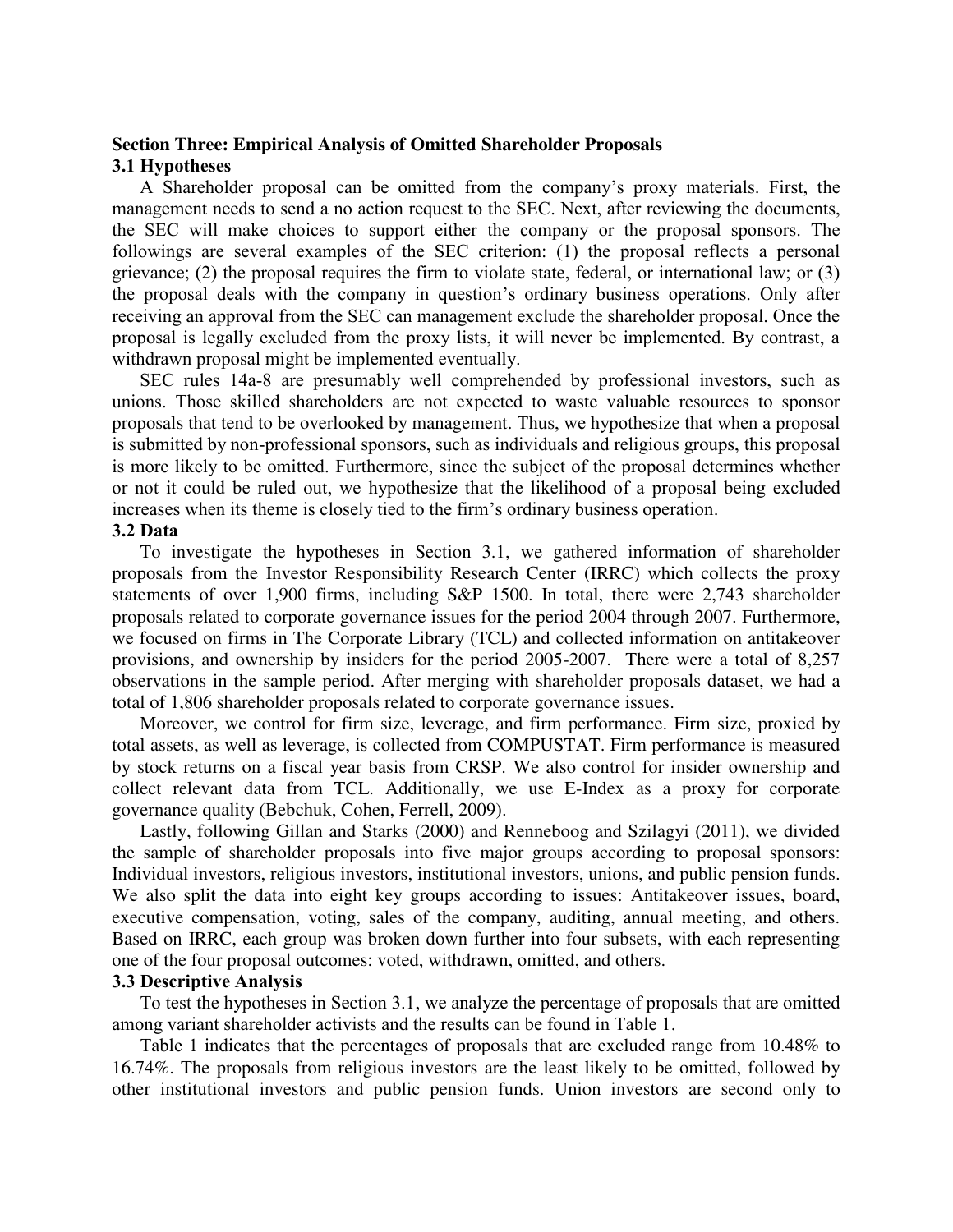individual investors to face omitted proposals, with an annual average of 1.65%. However, the occurrence of such proposals is becoming less common, dropping to 0.27% in 2007. Not surprisingly, management is mostly likely to take no actions against proposals from individual investors, the least professional investors among all shareholder activists. Each year, about 9.49%, the average, are submitted by individual investors but are omitted eventually.

Moreover, regarding omitted shareholder proposals, the differences among variant proposal topics are less obvious than those among variant proposal proponents. However, some specific topics are still more likely to be omitted. Table 2 reports the relevant comparison among different topics of shareholder proposals. The results show that antitakeover, executive compensation, and board issues as the top three subjects that related proposals are more likely to be omitted, with an annual average of 4.51%, 3.56% and 2.73%, respectively. Interestingly, the exclusion rate of proposals devoting to antitakeover issues has been steadily dropping, but that related to study of the sale of the company is increasing until 2006. This fact is within the expectation in that the latter is more closely related to the company's ordinary business operations that can be omitted under rule 14a-8. To further explore the omission of shareholder proposals, we combine all omitted proposals together according to proposal proponents and proposal subjects. The results are reported in Table 3.

Table 3 shows that 32.49% of all omitted shareholder proposals are submitted by individual investors regarding antitakeover issues, followed by 19.05%, 13.75%, both from individual shareholders regarding executive compensation and board issues, respectively. The three groups constitute over 65% of all proposals that are omitted, implying that it is individual investor that might lack of knowledge and experience with respect to SEC rules. Furthermore, 14.49% of omitted proposals are from unions, among which, 4.48% and 4.20% of proposals cover issues regarding board and executive compensations. Unions' omitted rate seems high. However, as shown in Table 2, unlike individual sponsors, unions' absolute exclusion rate is actually low, since unions have sponsored more shareholder proposals than the other groups. In sum, our findings thus far tend to support our hypothesis indicating that professional investors are less likely to submit proposals against SEC rules.

Additionally, by reasons of exclusion, Institutional Shareholder Service (ISS) classifies omitted proposals into 19 categories. Following the ISS, we summarize all omitted shareholder proposals by those 19 categories. Table 4 and Table 5 report these results.

## [Insert Table 4 here]

#### [Insert Table 5 here]

Table 4 and Table 5 describe in detail the omission reasons with respect to the issues and the proposal proponents of those omitted proposals, respectively. Specifically, there are 82 proposals covering antitakeover issues that are omitted and recorded as I-10. B-2, I-2, I-3, I-7, and I-10 are the most likely reasons for this group of proposals' being omitted, indicating that proponents do not provide verification of stock ownership, or that those proposals violate laws, contain misleading statements, relate to the conduct of the company's ordinary business operations, or are moot by virtue of already being substantially implemented by the company, respectively. Moreover, for proposals related to voting and board membership issues, the most likely reasons for no action taken are I-8 and I-6, indicating that those proposals deal with a matter beyond the company's power to influence or relate to an election to office, respectively. Focusing on proposals sponsored by individuals, we identify 88 proposals cancelled as I-10, followed by 31 and 22, because of B-2 and I-2, respectively. Additionally, this group of omitted proposals appears in all ISS omission categories. In contrast, the remaining groups of omitted proposals,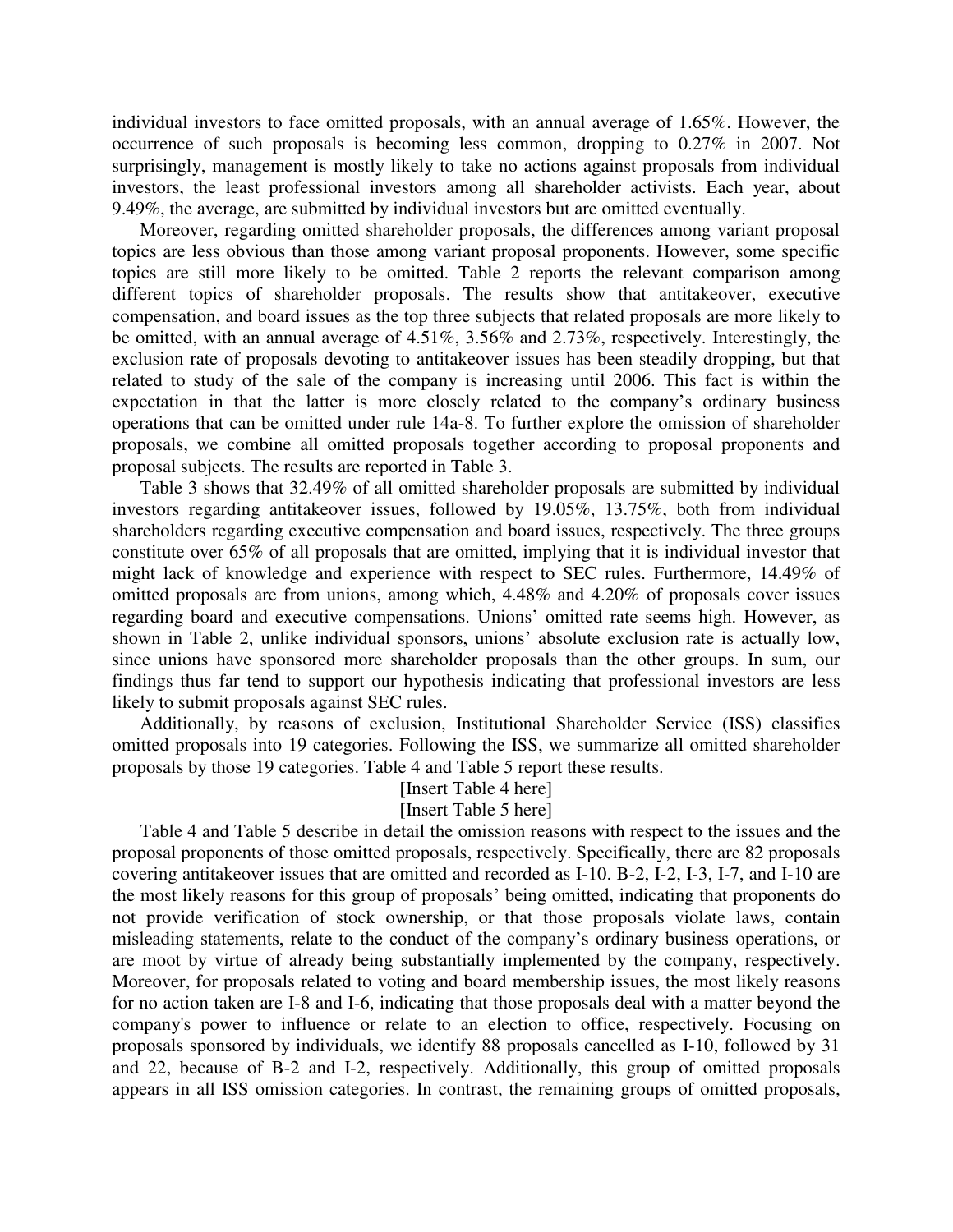including unions, are more concentrated. There are 13 union sponsored proposals that are omitted due to I-7, followed by 9 and 8 due to I-11 and I-10, respectively. I-11 indicates duplication of an earlier submitted proposal.

In sum, we find evidence that the occurrences of proposals that are excluded eventually are mainly due to sponsors' lack of experience and knowledge, rather than those proposals being a *de facto* self-serving vehicle for shareholder activists to gain bargaining power or to simply annoy management, and so forth. Furthermore, most shareholder proposals are omitted because they deal with a matter relating to the company's ordinary business operations.

#### **3.5 Regression Results**

To further demonstrate the hypotheses regarding the associations between the likelihood of a proposal's being omitted and proposal sponsors and subjects, we applied a logistic regression cluster - robust variance model by treating the appearance of an omitted proposal as an event and the occurrence of an excluded proposal as the base, while controlling for firm performance, E-Index, insider ownership, leverage, and firm size (Cameron, Trivedi, 2005).

The model adopted is expressed, as follows:

 $Logit(\pi_{omitted\;proposal})$ 

- $= \beta_0 + \beta_1$ Individual +  $\beta_2$ Religion +  $\beta_3$ Union +  $\beta_4$ Investment\_firm +  $\beta_5$ Antitakeover +  $\beta_6$ Board
	- +  $\beta$ 7Executive\_Compensation +  $\beta_8$ Voting +  $\beta_9$ E-Index +  $\beta_{10}$ Stock\_return +  $\beta_{11}$ insider%
	- +  $\beta_{12}$ Leverage +  $\beta_{13}$ Size +  $\beta_{14}$ Individual \* Antitakeover +  $\beta_{15}$ Individual \* Executive\_comp
	- $+ \beta_{16}$ Union \* Board + β<sub>17</sub>Union \* Executive comp + β<sub>18</sub>Year 06 + β<sub>19</sub>Year 07 (2)

The sample under study contained 1,294 observations, from which 251 proposals were omitted and 1,043 proposals were voted over the 2005 through 2007 study period. Furthermore, when an omitted proposal occurred, it was recorded as a 1; otherwise, it was recorded as a 0.

The results are reported in Table 6.

Model One confirms that when a proposal is submitted by individual investors, it is more likely to be excluded from the proxy ballot than to be voted. However, a similar conclusion cannot be drawn among religious investors who are inexperienced shareholders as well. Of note, the base class for types of investors is public pension fund. Furthermore, when a proposal is associated with board, executive compensation, or voting issues, it is less likely to be omitted rather than voted. Since the base category for the proposal subjects is related to ordinary business operations, such as sales of the company and others sales, we conclude that shareholder proposals are more likely to be omitted when they deal with a matter relating to the company's ordinary business operations. Moreover, when looking at control variables, we find that the likelihood of a proposal being omitted increases with firm size but decreases with leverage ratio.

Model Two is based on Model One with two new variables: one for corporate governance quality, E-Index; and the other one for insider ownership. The results tend to show that the likelihood of a proposal being omitted decreases with both E-index and insider ownership. All the other results are similar to those in Model One.

 As a robustness test as shown in Model Three, we add several interaction variables for proposal sponsors and subjects. The prior findings still hold.

The following Figure 1 to Figure 8 further demonstrate the regression results.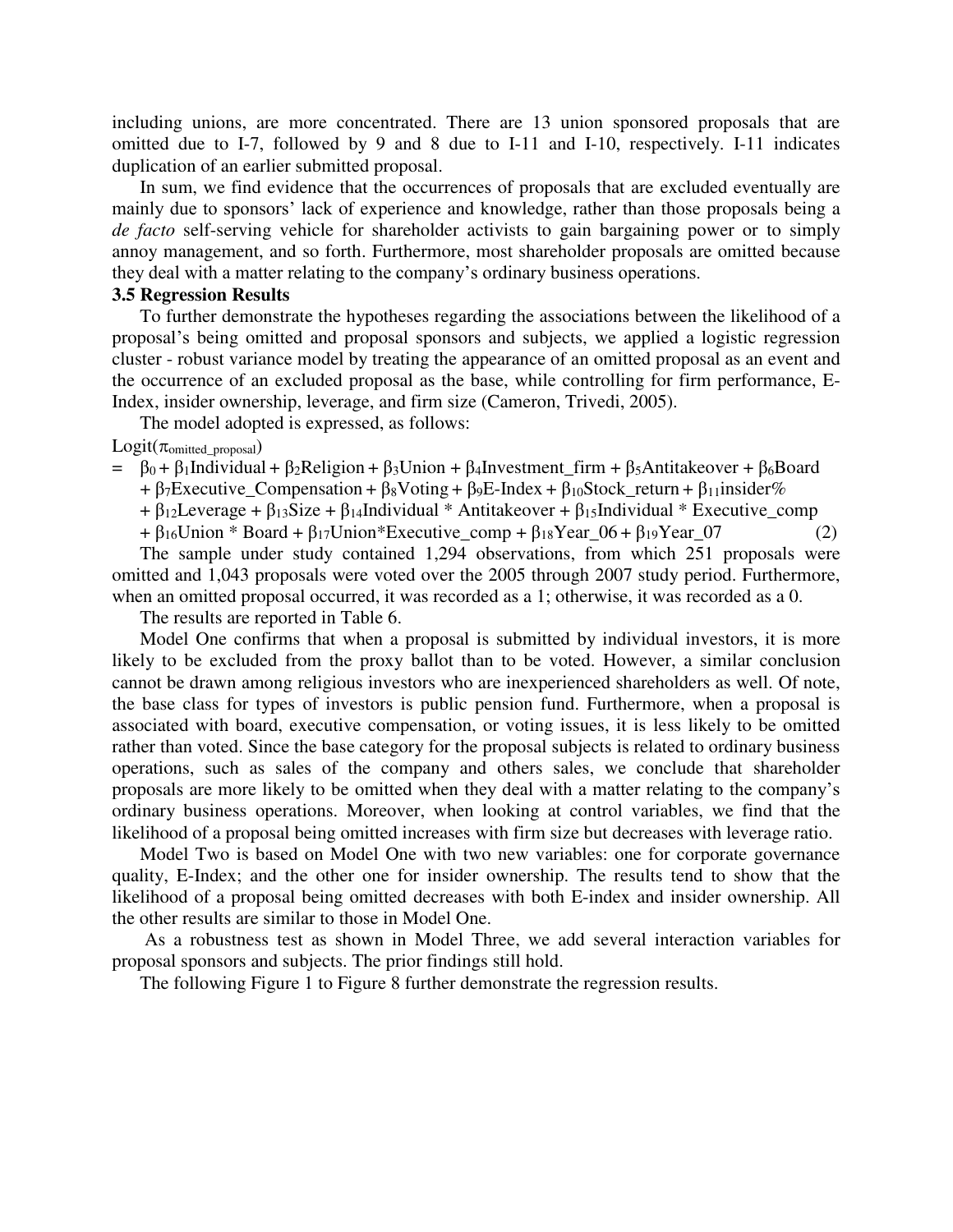







Figure 5: **Antitakeover \* Total Assets** Figure 6: **Board \* Total Asset**







Figure 3: **Union \* Total Assets** Figure 4: **Union \* Insider Ownership**

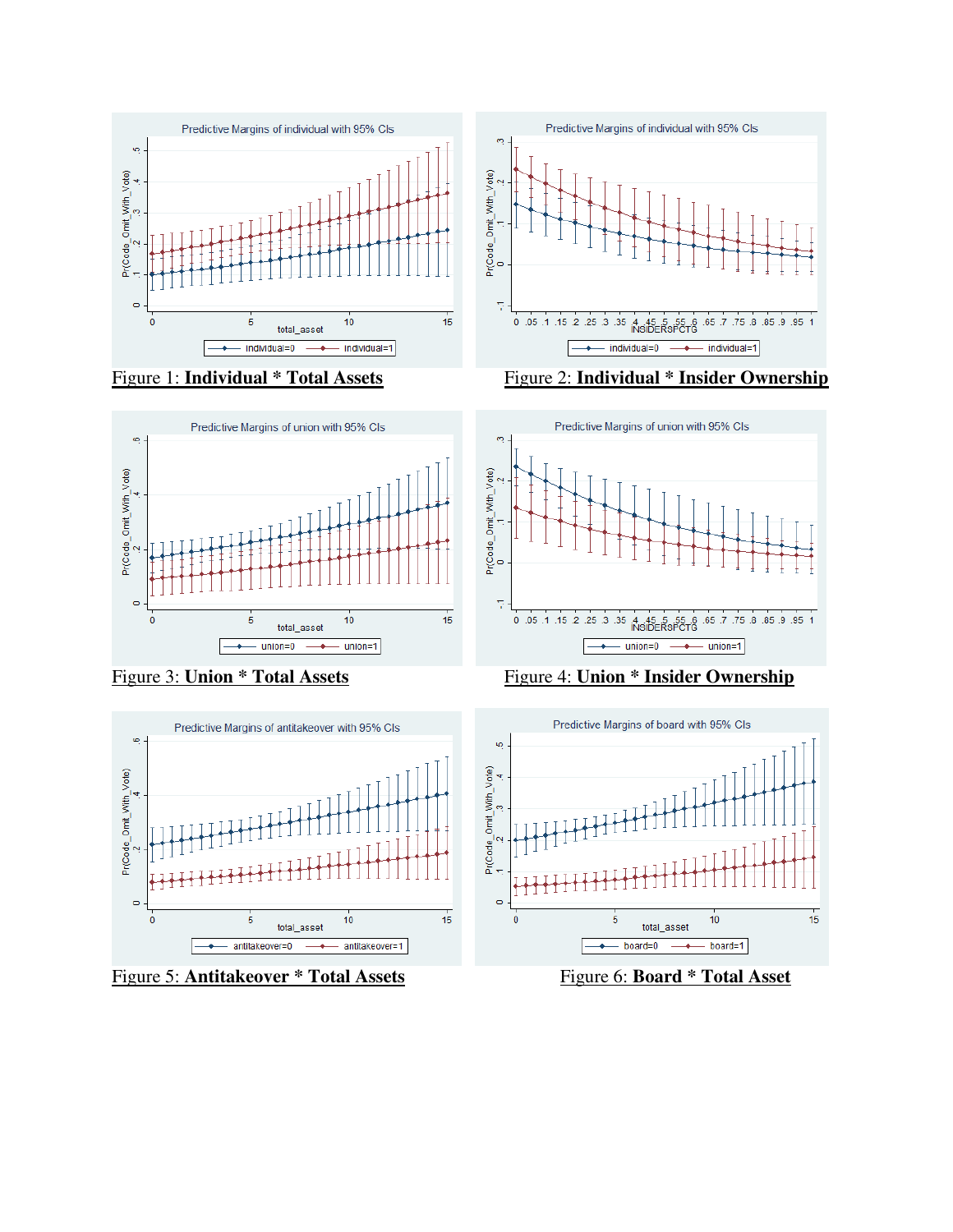

In summation, the sponsors' lack of knowledge, combined with the subject raised in the proposal, are the major causes for the proposal being omitted rather than voted. Additionally, the occurrence of omitted shareholder proposals is related to firm size, leverage, E-index and insider ownership. In specific, when a firm is large, with less insider ownership, low leverage, and poor corporate governance quality as measured by small value of E-Index, a shareholder proposal is more likely to be omitted.

In June of 2009, the SEC proposed changes to federal proxy rules in facilitating shareholder director nominations; said proposed changes were adopted in August of 2010. In October of 2010, the SEC proposed say-on-pay rules, which were finalized in January of 2011. Those changes in regulation, along with the eruption of the financial crisis in 2008, can potentially impact how shareholders deal with shareholder resolutions. Therefore, as a robustness test, we analyze shareholder proposals in the proxy seasons after 2007. There were 751 shareholder proposals submitted in 2008, among which 146 proposals were withdrawn and 161 proposals were omitted. The higher percentage of omitted proposals might be due to shareholders' overreaction to the volatile financial market during the financial crisis. In 2009, 743 shareholder resolutions were submitted, among which 121 proposals were withdrawn and 81 proposals were excluded. Thus, it appears that the activities with respect to shareholder proposals in recent years seem to be reasonably similar to that from over the 2004-2007 period.

#### **CONCLUSION**

The goal of this study is to extend the research into the effectiveness and role of shareholder proposals in corporate governance. Prior studies mainly concentrate on the voted proposals and find that management which overlooked proposals that were supported by the majority shareholders tend to be penalized, which suggests the effectiveness of using shareholder proposals as a means whereby to discipline management. However, some shareholder proposals have never made it onto proxy ballot. They were either withdrawn by shareholders or excluded by the management prior to the annual shareholder meetings. The published studies focusing on the withdrawn or omitted shareholder proposals are still limited. In this study, we endeavor to contribute to this literature by proceeding with a detailed study in shareholder proposals that are omitted and by exploring what determines a shareholder resolution as being omitted [within the context of proposal sponsors and issues, firm performance, insider ownership, and corporate governance quality].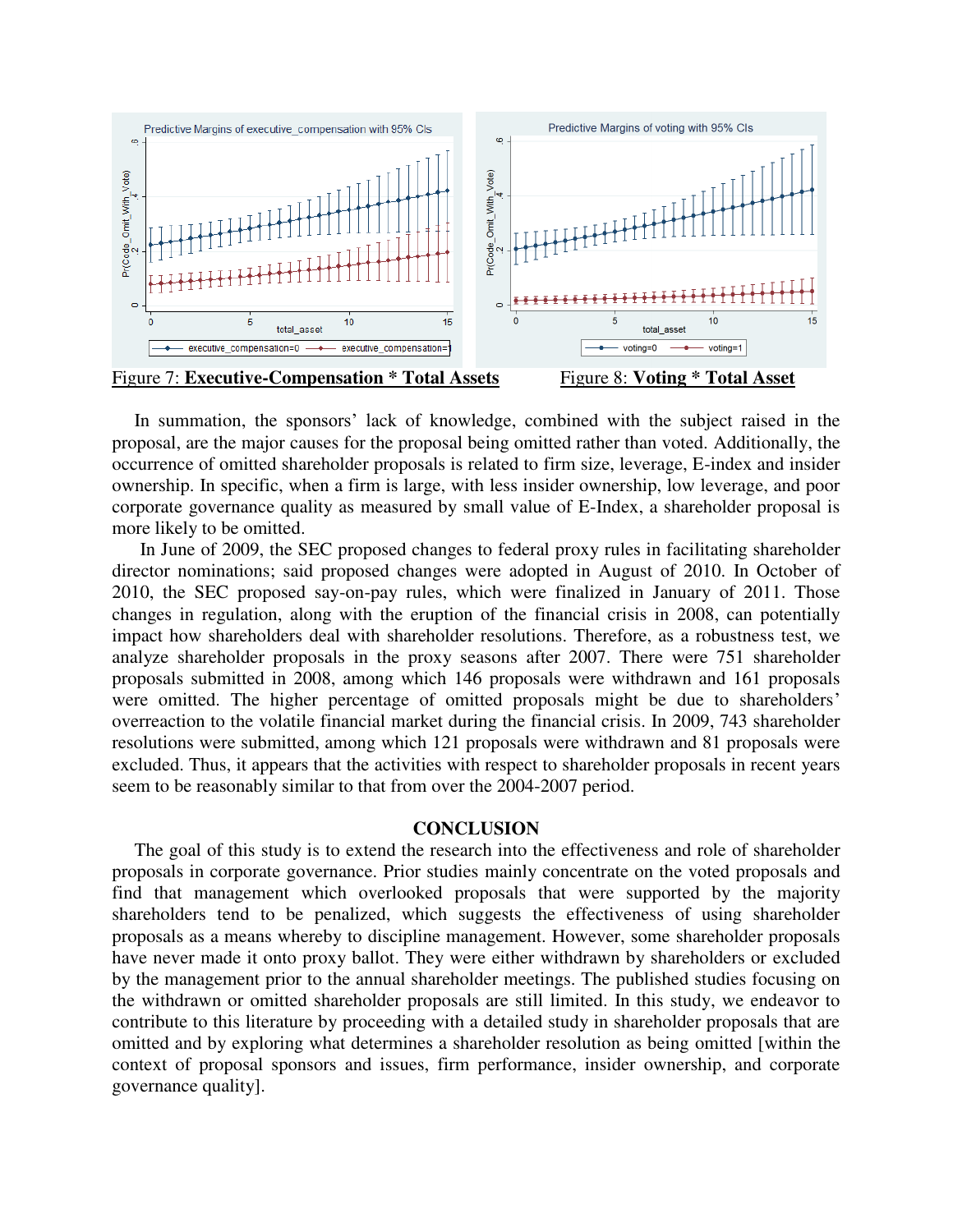Focusing on shareholder proposals related to corporate governance from 2004 to 2007, we find that on average 10% of shareholder proposals are excluded from the proxy ballot. Further, the occurrence of the excluded shareholder proposals is mainly due to sponsors' lack of experience and knowledge. In other words, the omitted shareholder proposals are due to sponsor's mistakes or misinformation. The issue of a proposal that might intervene in the company's ordinary business operations is another major cause for a proposal being excluded. The future study can focus on the changes in resolutions of shareholder proposals after recent modifications in rules since the onset of the financial crisis.

#### *References*

- Bebchuck, L.A., Cohen A. & Ferrell A. 2009. What matters in corporate governance? *Review of Financial Studies*. 22, no. 2: 783-827.
- Cameron A. & Trivedi, P. 2005. Microeconometrics: Methods and applications. *Cambridge University Press*.

Cebula, R.J. 1997. An Empirical Analysis of the Impact of Government Tax and Auditing Policies on the Size of the Underground Economy: The Case of the United States, 1973-1994. *American Journal of Economics and Sociology*,

Guercio D., Seery L. & Woidtke T. 2008. Do boards pay attention when institutional investor activists 'just vote no'? *Journal of Financial Economics*, vol. 90, issue 1: 84-103.

- Ertimur Y., Ferri, F. & Stubben S. 2010. Board of directors' responsiveness to shareholders: evidence from shareholder proposals. *Journal of Corporate Finance,* 16: 53-72.
- Gillan, S. & Starks L. 2000. Corporate governance proposals and shareholder activism: The role of institutional investors. *Journal of Financial Economics*, 57(3): 275-305.
- Renneboog, L. & Szilagyi P. 2011. The role of shareholder proposals in corporate governance. *Journal of Corporate Finance*, 17 (1): 167-188.
- Thomas, R. & Cotter J. 2007. Shareholder proposals in the new millennium: Shareholder support, board response, and market reaction. *Journal of Corporate Finance*, vol 13(3): 368-391.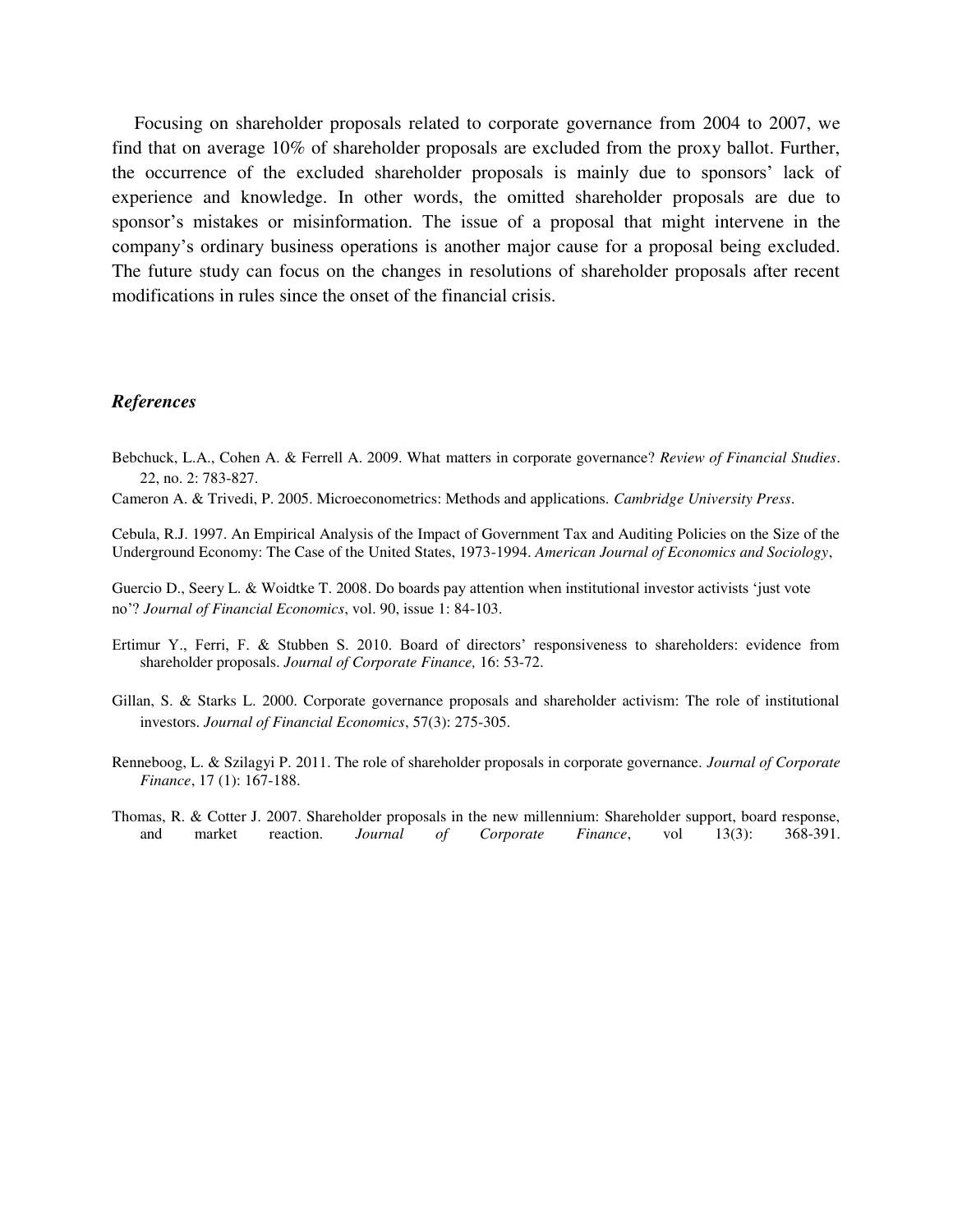#### **TABLE 1 Summary of Shareholder Proposal Sponsors and Proposal Resolutions**

 Table 1 reports the percentages of shareholder proposals from 2004 to 2007 that are voted, withdrawn, and omitted, respectively. There are a total of 2,743 corporate governance related proposals, classified into five sponsor groups.

|                                            | 2004  |           |                | 2005         |           |                |       | 2006      |                | 2007         |           |                |
|--------------------------------------------|-------|-----------|----------------|--------------|-----------|----------------|-------|-----------|----------------|--------------|-----------|----------------|
| <b>Sponsor</b>                             | Voted | Withdrawn | <b>Omitted</b> | <b>Voted</b> | Withdrawn | <b>Omitted</b> | Voted | Withdrawn | <b>Omitted</b> | <b>Voted</b> | Withdrawn | <b>Omitted</b> |
| Individual investors<br>Religious/socially | 25.97 | 0.86      | 10.04          | 23.05        | 1.17      | 10.72          | 29.15 | 1.29      | 9.02           | 26.21        | 3.76      | 8.20           |
| responsible investor                       | 2.58  | 0.72      | 0.14           | 4.99         | 0.73      | 0.44           | 3.38  | 0.97      | 0.48           | 2.55         | 0.67      | 0.00           |
| Union funds                                | 21.38 | 14.63     | 2.44           | 22.76        | 11.60     | 3.08           | 26.89 | 10.31     | 0.81           | 21.91        | 18.01     | 0.27           |
| Public pension funds                       | 1.43  | 3.73      | 0.57           | 1.91         | 3.08      | 1.91           | 1.77  | 1.61      | 0.32           | 3.49         | 1.88      | 1.08           |
| Other institutions                         | 1.72  | 2.30      | 0.43           | 1.62         | 2.35      | 0.59           | 2.74  | 2.25      | 0.64           | 2.28         | 2.69      | 0.94           |
| Total $(\% )$                              | 53.08 | 22.24     | 13.63          | 54.33        | 18.94     | 16.74          | 63.93 | 16.43     | 11.27          | 56.45        | 27.02     | 10.48          |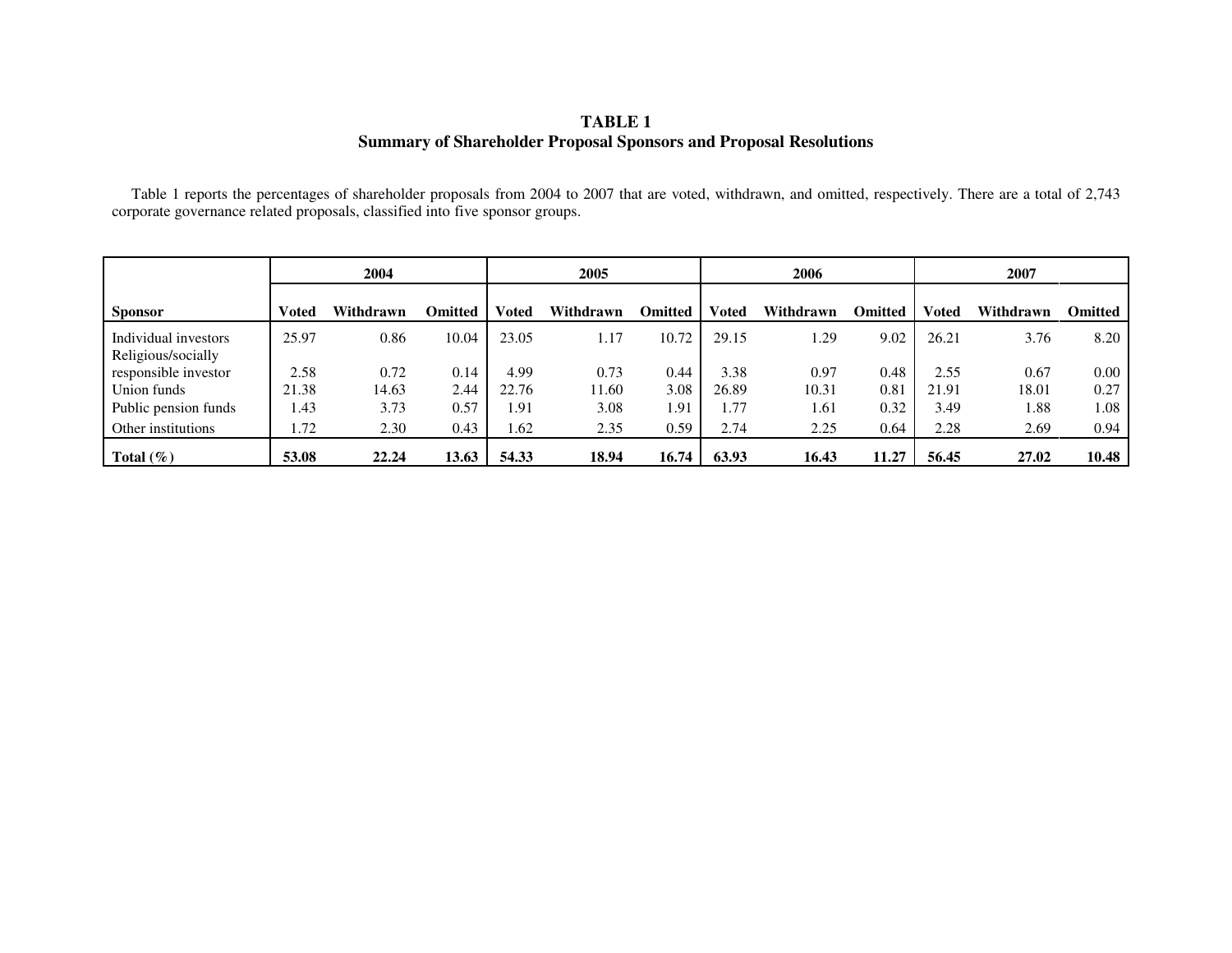#### **TABLE 2 Summary of Shareholder Proposal Issues and Proposal Resolutions**

| Year                                           |                 |              | 2004           |      |                |               |                | 2005           |                |                |               | 2006           |              |                |          |                  | 2007           |          |                |              |
|------------------------------------------------|-----------------|--------------|----------------|------|----------------|---------------|----------------|----------------|----------------|----------------|---------------|----------------|--------------|----------------|----------|------------------|----------------|----------|----------------|--------------|
| <b>Proposals</b>                               | <b>Subtotal</b> | <b>Vote</b>  | With-<br>draw  | Omit | Other          | Sub-<br>total | $\mathbf{V}$   | W              | $\bf{0}$       | Other          | Sub-<br>total | V              | W            | $\Omega$       | Other    | Sub-<br>total    | $\mathbf{V}$   | W        | $\mathbf 0$    | Other        |
| Antitakeover                                   | 179             | 110          | 15             | 41   | 13             | 152           | 97             | 8              | 30             | 17             | 174           | 106            | 18           | 33             | 17       | 153              | 102            | 25       | 18             | 8            |
| <b>Voting issues</b>                           | 48              | 33           | $\mathcal{I}$  | 6    | $\overline{2}$ | 119           | 78             | 24             | 13             | 4              | 176           | 116            | 40           |                | 19       | 182              | 67             | 106      | $\theta$       | 9            |
| <b>Board issues</b>                            | 115             | 69           | 11             | 17   | 18             | 153           | 86             | 20             | 28             | 19             | 135           | 103            | 12           | 12             | 8        | 180              | 137            | 14       | 18             | 11           |
| <b>Executive</b><br>compensatio<br>$\mathbf n$ | 241             | 139          | 50             | 18   | 34             | 184           | 81             | 59             | 33             | 11             | 105           | 53             | 32           | 18             | 2        | 172              | 90             | 46       | 29             | $\tau$       |
| Study sale of<br>company                       | 8               | 3            |                |      | 3              | 13            | $\overline{ }$ | $\overline{0}$ | $\overline{2}$ | 4              | 9             | 5              | $\mathbf{0}$ | 3              |          | 8                | 5              | $\theta$ | $\theta$       | 3            |
| Audit-related                                  | 86              | $\mathbf{z}$ | 68             | 9    | 2              | 25            |                | 17             | 4              | 3              |               | $\overline{0}$ | $\mathbf{0}$ |                | $\Omega$ | $\mathbf{0}$     | $\Omega$       | $\Omega$ | $\theta$       | $\Omega$     |
| Annual/speci<br>al meeting                     | 3               | 2            | $\overline{0}$ |      | $\overline{0}$ | $\bf{0}$      | $\theta$       | $\overline{0}$ | $\mathbf{0}$   | $\overline{0}$ |               | $\mathbf{0}$   | $\theta$     | $\overline{0}$ |          | $\boldsymbol{4}$ | $\overline{0}$ | 2        | $\overline{2}$ | $\mathbf{0}$ |
| <b>Others</b>                                  | 17              | 11           | $\overline{4}$ |      |                | 35            | 20             |                | 4              | 10             | 19            | 14             | $\Omega$     | $\mathcal{L}$  | 3        | 45               | 19             | 8        | 11             | 7            |
| <b>Total</b><br>proposals                      | 697             | 370          | 155            | 95   | 73             | 681           | 370            | 129            | 114            | 68             | 621           | 397            | 102          | 70             | 52       | 744              | 420            | 201      | 78             | 45           |

Table 2 reports the yearly volume of shareholder proposals in accordance with the proposal issues and the final resolutions from 2004 through 2007. There are a total of 2,743 corporate governance related proposals, classified into eight subject groups.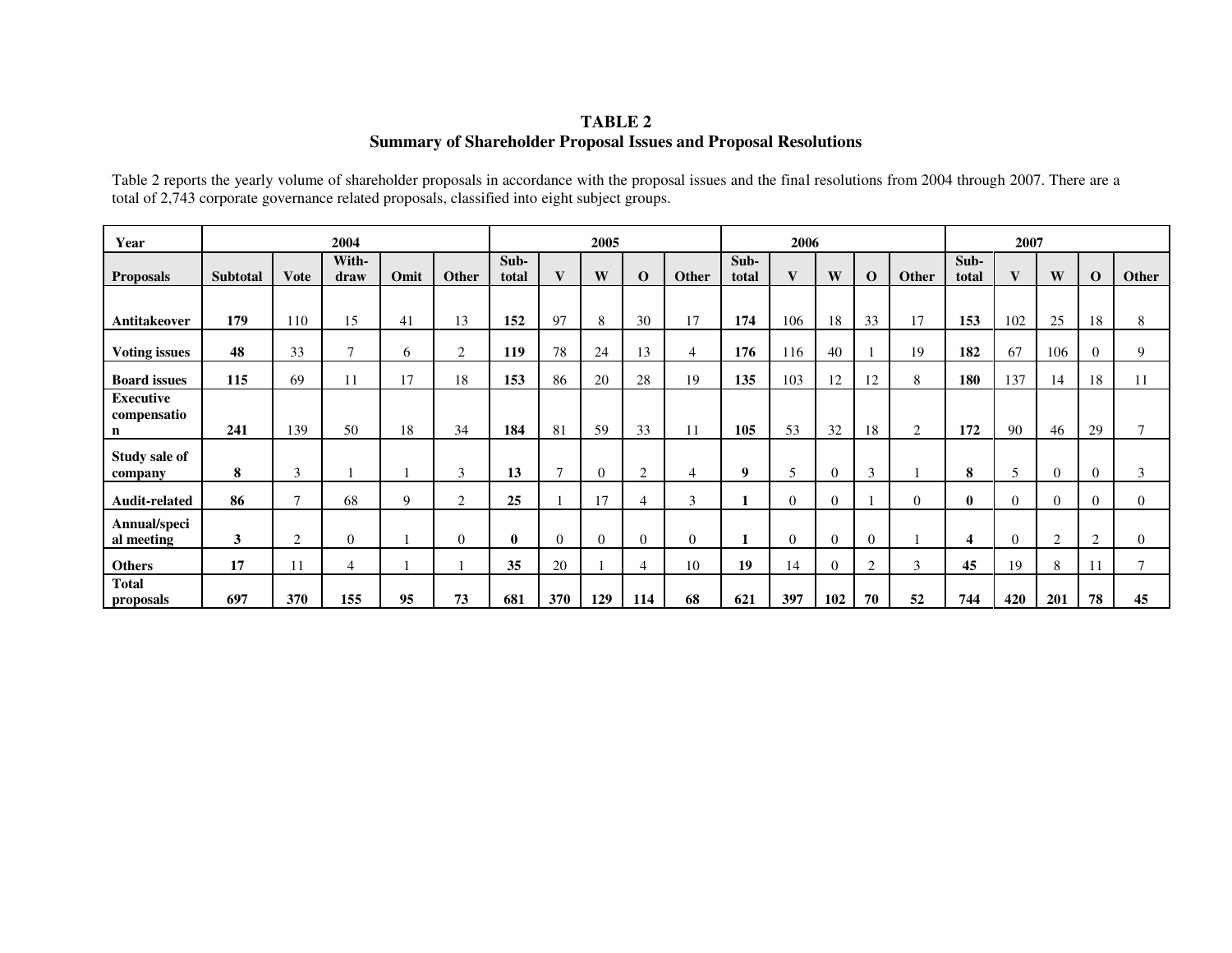#### **TABLE 3 Summary of Withdrawn Shareholder Proposal and Proposal Resolutions**

Table 3 reports the percentages of shareholder proposals that are withdrawn, omitted and voted from 2004 to 2007. There are a total of 2,743 corporate governance related proposals, classified into eight subject groups. Within each group, they are classified into five sponsor groups.

| Proposal<br><b>Status</b> | <b>Sponsor / Issues</b>   | Antitakeover | <b>Audit</b> | <b>Board</b> | <b>Executive</b><br>Compensation | Sale of<br>Company | <b>Voting</b> | <b>Special</b><br><b>Meeting</b> | <b>Others</b> | Subtotal   |
|---------------------------|---------------------------|--------------|--------------|--------------|----------------------------------|--------------------|---------------|----------------------------------|---------------|------------|
| Withdrawn                 | Individual $(\% )$        | 3.07         | 0.17         | 0.68         | 1.37                             | 0.17               | 2.56          | 0.17                             | 0.17          | 8.36       |
|                           | Union $(\%)$              | 4.44         | 11.60        | 1.19         | 22.35                            | 0.00               | 23.55         | 0.17                             | 1.19          | 64.49      |
|                           | Public Pension Funds (%)  | 0.85         | 2.73         | 1.37         | 3.75                             | 0.00               | 3.24          | 0.00                             | 0.34          | 12.28      |
|                           | Other Institutions $(\%)$ | 2.56         | 0.00         | 4.78         | 3.24                             | 0.00               | 0.51          | 0.00                             | 0.17          | 11.26      |
|                           | Religious $(\%)$          | 0.34         | 0.00         | 1.71         | 1.19                             | 0.00               | 0.34          | 0.00                             | 0.00          | 3.58       |
|                           | Subtotal                  | 11.26        | 14.51        | 9.73         | 31.91                            | 0.17               | 30.20         | 0.34                             | 1.88          | 100        |
| <b>Omitted</b>            | Individual $(\%)$         | 32.49        | 0.84         | 13.73        | 19.05                            | 1.68               | 2.52          | 0.56                             | 1.96          | 72.83      |
|                           | Union $(\%)$              | 0.84         | 2.80         | 4.48         | 4.20                             | 0.00               | 1.12          | 0.00                             | 0.84          | 14.28      |
|                           | Public Pension Funds (%)  | 0.56         | 0.28         | 1.12         | 1.68                             | 0.00               | 1.68          | 0.28                             | 0.28          | 5.88       |
|                           | Other Institutions $(\%)$ | 0.28         | 0.00         | 1.40         | 1.12                             | 0.00               | 0.00          | 0.00                             | 2.24          | 5.04       |
|                           | <i>Religious</i> $(\%)$   | 0.00         | 0.00         | 0.28.        | 1.40                             | 0.00               | 0.28          | 0.00                             | $0.00\,$      | 1.68       |
|                           | Subtotal                  | 34.17        | 3.92         | 21.01        | 27.45                            | 1.68               | 5.60          | 0.84                             | 5.32          | <b>100</b> |
| <b>Voted</b>              | Individual $(\% )$        | 16.65        | 0.00         | 9.17         | 10.97                            | 0.70               | 6.68          | $\overline{\phantom{a}}$         | 0.80          | 44.97      |
|                           | Union $(\%)$              | 6.08         | 0.10         | 2.99         | 16.15                            | 0.00               | 17.35         | $\sim$                           | 0.40          | 43.07      |
|                           | Public Pension Funds (%)  | 2.49         | 0.30         | 0.60         | 0.70                             | 0.00               | 0.30          | $\overline{\phantom{a}}$         | 0.00          | 4.39       |
|                           | Other Institutions $(\%)$ | 0.60         | 0.00         | 0.50         | 0.70                             | 0.60               | 0.10          | $\overline{\phantom{a}}$         | 0.20          | 2.69       |
|                           | Religious $(\%)$          | 0.30         | 0.00         | 2.59         | 1.89                             | 0.00               | 0.10          |                                  | 0.00          | 4.89       |
|                           | <b>Subtotal</b>           | 26.12        | 0.40         | 15.85        | 30.41                            | 1.30               | 24.53         |                                  | 1.40          | 100        |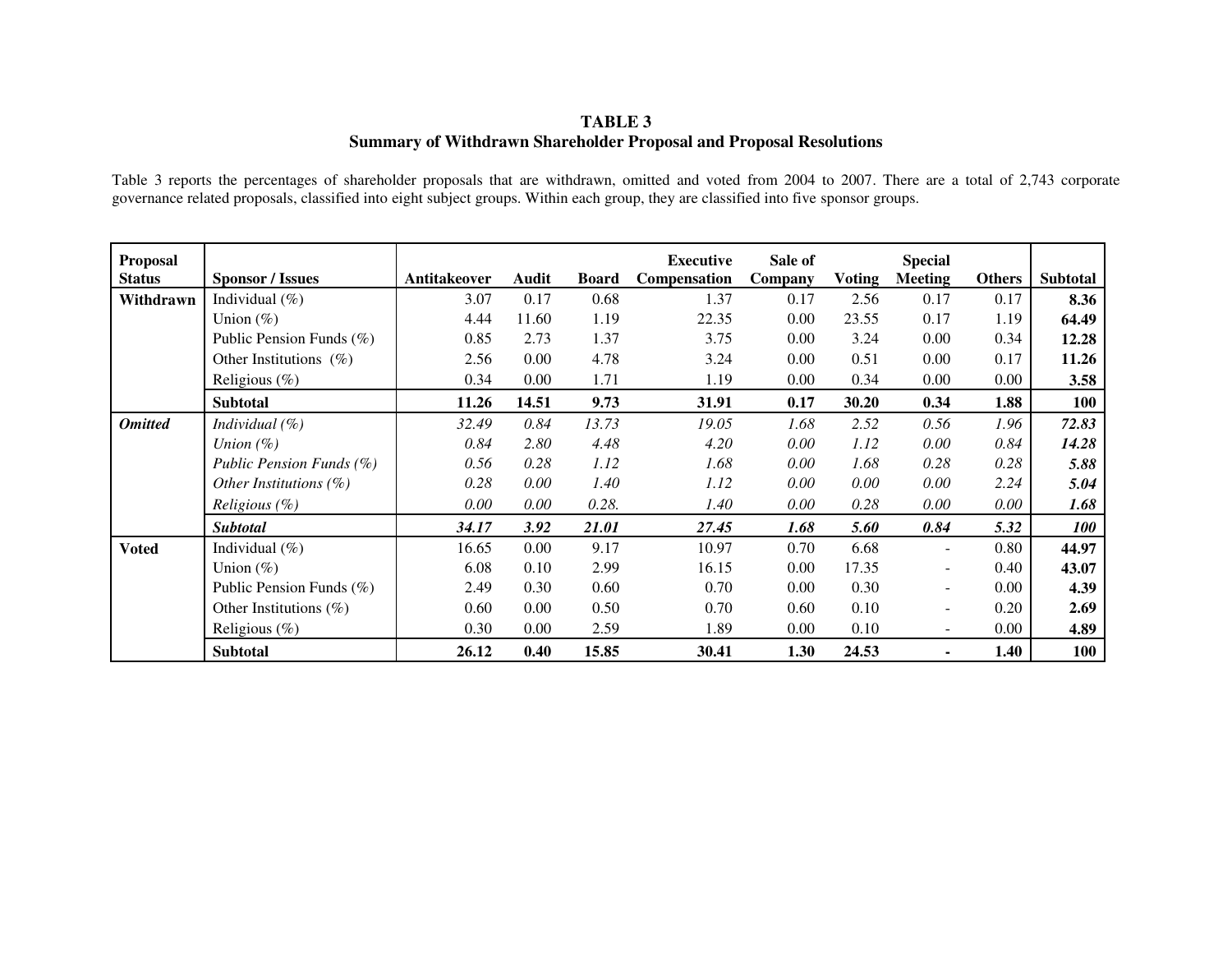#### **TABLE 4 Summary of the Reasons for Shareholder Proposals Being Omitted According to Proposal Issues**

|                    |                |       |              | <b>Executive</b> |               |                | <b>Sell</b> |              |              |
|--------------------|----------------|-------|--------------|------------------|---------------|----------------|-------------|--------------|--------------|
| <b>Omit Status</b> | Antitakeover   | Audit | <b>Board</b> | Compensation     | <b>Voting</b> | <b>Meeting</b> | firm        | <b>Other</b> | <b>Total</b> |
| omitted B-1        | $\mathfrak{D}$ |       | 4            | 6                |               | 0              | $\Omega$    | 3            | 17           |
| omitted B-2        | 12             |       |              | 12               |               |                |             |              | 35           |
| omitted C          |                |       |              |                  |               |                |             |              | 3            |
| omitted E-2        |                |       |              |                  |               |                |             |              | 13           |
| omitted H-3        |                |       |              |                  |               |                |             |              | 16           |
| omitted I-1        |                |       |              |                  |               |                |             |              |              |
| omitted I-2        |                |       |              | 14               |               |                |             |              | 23           |
| omitted I-3        |                |       |              | 13               |               |                |             |              | 16           |
| omitted I-6        |                |       |              |                  |               |                |             |              | 13           |
| omitted I-7        |                | 11    |              | 13               |               |                |             |              | 44           |
| omitted I-8        |                |       |              |                  | 14            |                |             |              | 23           |
| omitted I-9        |                |       |              |                  |               |                |             |              | 4            |
| omitted I-10       | 82             |       |              |                  |               |                |             |              | 98           |
| omitted I-11       |                |       |              |                  |               |                |             |              | 20           |
| omitted I-12       |                |       |              |                  |               |                |             |              | ว            |
| omitted I-13       |                |       |              |                  |               |                |             |              |              |
| N/A                |                |       | 6            |                  |               | 0              | 0           | 3            | 24           |
| <b>Total</b>       | 122            | 18    | 71           | 98               | 20            | 3              | 6           | 19           | 357          |

Table 4 summarizes the reasons for shareholder proposals being omitted by proposal issues from 2004 to 2007.

#### **Note: Securities and Exchange Commission Staff Decisions**

- omitted: B-1 Proponent failed to meet requirements for ownership of stock entitled to vote on.
- omitted: B-2 Proponent did not provide verification of stock ownership.
- omitted: C Proponent allowed only one proposal.
- omitted: D Supporting statement exceeds 500 words.
- omitted: E-2 Resolution was filed too late for consideration.
- omitted: H-3 Proponent did not have "good cause" for failure to present the proposal at the previous annual<br>meeting comparison and at the previous annual at the previous annual meeting; company may exclude proponent's resolutions for the next two years.
- omitted: I-1 Is improper under state law.
- omitted: I-2 Is a violation of state, federal or foreign law.
- omitted: I-3 Contains false or misleading statements.
- omitted: I-4 Relates to a personal claim or redress of personal grievance.
- omitted: I-5 Relates to less than 5 percent of the company's total assets and less than 5 percent of net earnings and gross sales and "is not significantly related" to the company's business.
- omitted: I-6 Deals with a matter beyond the company's power to effectuate.
- omitted: I-7 Relates to the conduct of the company's ordinary business.
- omitted: I-8 Relates to an election to office.
- omitted: I-9 Is counter to a proposal to be submitted by management at the same meeting.
- omitted: I-10 Is moot by being substantially implemented by the company.
- omitted: I-11 Is a duplicate of an earlier-submitted proposal.
- omitted: I-12 Did not receive the required number of votes cast at a previous shareholder meeting.
- omitted: I-13 Relates to specific amounts of cash or stock dividends.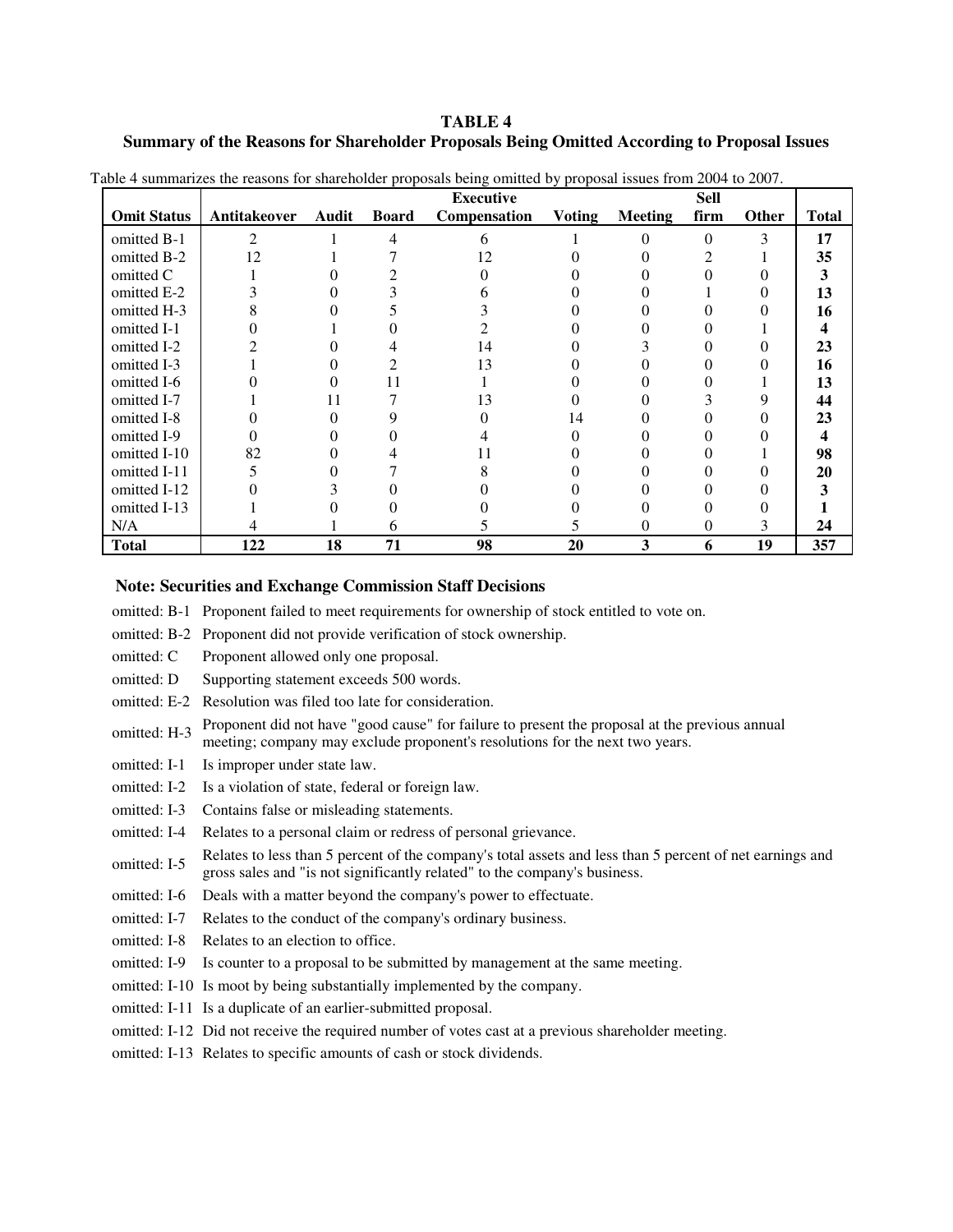### **TABLE 5**

#### **Summary of the Reasons for Shareholder Proposals Being Omitted by Proposal Sponsors**

Table 5 summarizes the reasons for shareholder proposals being omitted by proposal sponsors from 2004 to 2007.

| <b>Omit Status</b> | Individual | <b>Religious</b> | <b>Union</b>   | <b>Public Fund</b> | <b>Other Institutions</b>   | <b>Total</b>            |
|--------------------|------------|------------------|----------------|--------------------|-----------------------------|-------------------------|
| omitted B-1        | 8          |                  | 3              |                    | 4                           | 17                      |
| omitted B-2        | 31         |                  | 3              | $\Omega$           | 0                           | 35                      |
| omitted C          | 3          | 0                | $\Omega$       |                    |                             | 3                       |
| omitted E-2        | 9          | 0                | 3              |                    |                             | 13                      |
| omitted H-3        | 14         | 0                |                | 0                  |                             | 16                      |
| omitted I-1        | 3          | 0                |                | $\mathbf{\Omega}$  |                             | $\boldsymbol{4}$        |
| omitted I-2        | 22         | 0                | $\Omega$       |                    |                             | 23                      |
| omitted I-3        | 16         | 0                | $\Omega$       | 0                  | 0                           | 16                      |
| omitted I-6        | 7          | 0                | $\overline{4}$ |                    |                             | 13                      |
| omitted I-7        | 17         | $\overline{4}$   | 13             | 4                  | 6                           | 44                      |
| omitted I-8        | 14         | 1                | 3              | 4                  |                             | 23                      |
| omitted I-9        | 1          | 0                |                |                    |                             | $\overline{\mathbf{4}}$ |
| omitted I-10       | 88         | 0                | 8              |                    |                             | 98                      |
| omitted I-11       | 7          | 0                | 9              | 3                  |                             | 20                      |
| omitted I-12       | 3          | 0                | $\Omega$       | 0                  |                             | 3                       |
| omitted I-13       |            | 0                | $\Omega$       | $\Omega$           |                             |                         |
| Omitted-NA         | 16         | $\Omega$         | $\overline{2}$ | 4                  | $\mathcal{D}_{\mathcal{L}}$ | 24                      |
| <b>Total</b>       | 260        | 7                | 51             | 21                 | 18                          | 357                     |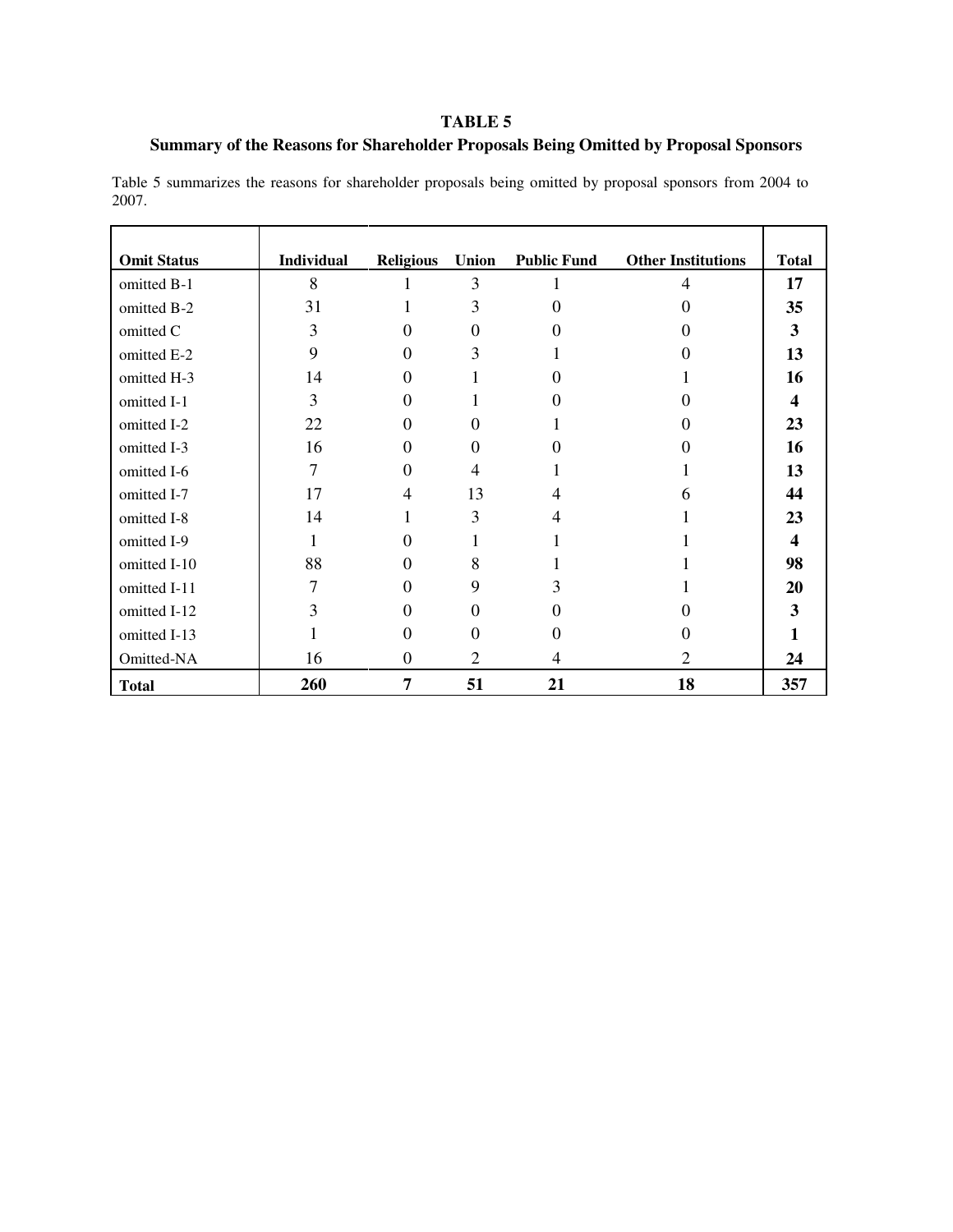#### **TABLE 6 Logistic Regression Models Explaining the Omitted Proposals**

Table 6 explains the occurrence of omitted proposals, using logistic regression with adjusted variance. The occurrence of omitted proposals is treated as the event. Among TCL firms, there are 251 shareholder proposals that are omitted and 1,043 proposals that are voted from 2005 through 2007. Marginal effects are defined as the instantaneous rates of change that depend on the values of the independent variables, measured at the means.

|                           | <b>Model I</b>  |          | <b>Model II</b> |         | <b>Model III</b> |         |
|---------------------------|-----------------|----------|-----------------|---------|------------------|---------|
|                           | <b>Marginal</b> |          | <b>Marginal</b> |         | <b>Marginal</b>  |         |
| <b>Variables</b>          | <b>Effect</b>   | Z value  | <b>Effect</b>   | Z value | <b>Effect</b>    | Z value |
| Individual                | $0.0993**$      | 2.07     | $0.0886*$       | 1.71    | 0.0254           | 0.39    |
| Union                     | $-0.0727$       | $-1.6$   | $-0.0695$       | $-1.38$ | $-0.1194*$       | $-1.95$ |
| <b>Investment Firm</b>    | $-0.0195$       | $-0.33$  | $-0.008$        | $-0.12$ | $-0.0325$        | $-0.51$ |
| Religious                 | $-0.0591$       | $-1.33$  | $-0.06$         | $-1.24$ | $-0.0740*$       | $-1.74$ |
| Antitakeover              | $-0.1394$       | $-5.36$  | $-0.1399***$    | $-4.62$ | $-0.2013***$     | $-5.22$ |
| Board                     | $-0.1413***$    | $-6.9$   | $-0.1469***$    | $-6.42$ | $-0.1498***$     | $-6.65$ |
| Executive_compenstation   | $-0.1465***$    | $-5.12$  | $-0.1551***$    | $-4.53$ | $-0.1607***$     | $-3.45$ |
| Voting                    | $-0.2162***$    | $-10.86$ | $-0.2168***$    | $-9.59$ | $-0.2046***$     | $-8.37$ |
| <b>Year 2006</b>          | $-0.0555***$    | $-2.66$  | $-0.0576***$    | $-2.65$ | $-0.0526**$      | $-2.5$  |
| <b>Year 2007</b>          | $-0.0711***$    | $-3.52$  | $-0.0790***$    | $-3.26$ | $-0.0760***$     | $-3.18$ |
| Firm Size                 | $0.0134***$     | 3.02     | $0.0090**$      | 2.05    | $0.0096**$       | 2.21    |
| Leverage                  | $-0.1174**$     | $-2.42$  | $-0.1067**$     | $-20.1$ | $-0.0988*$       | $-1.9$  |
| <b>Stock Return</b>       | $-0.029$        | $-0.74$  | $-0.0439$       | $-0.96$ | $-0.0385$        | $-0.86$ |
| E-Index                   |                 |          | $-0.0240*$      | $-1.94$ | $-0.0224*$       | $-1.88$ |
| Insider Ownership         |                 |          | $-0.3027**$     | $-2.55$ | $-0.2800**$      | $-2.54$ |
| individual*Antitakeover   |                 |          |                 |         | $0.1760*$        | 1.68    |
| Individual*Executive_Comp |                 |          |                 |         | 0.0363           | 0.47    |
| Union*Executive_comp      |                 |          |                 |         | 0.0194           | 0.24    |
| Union*Board               |                 |          |                 |         | $0.2609*$        | 1.86    |
| Observations              | 1294            |          | 1294            |         | 1294             |         |
| Wald Chi <sub>2</sub>     | 182.47          |          | 140.6           |         | 148.9            |         |
| Log likelihood            | $-545.32$       |          | $-539.61$       |         | $-532.2$         |         |

**Note**: \*\*\*, \*\* and \* represent probabilities less than 1%, between 1% and 5%, and between 5% and 10%, respectively.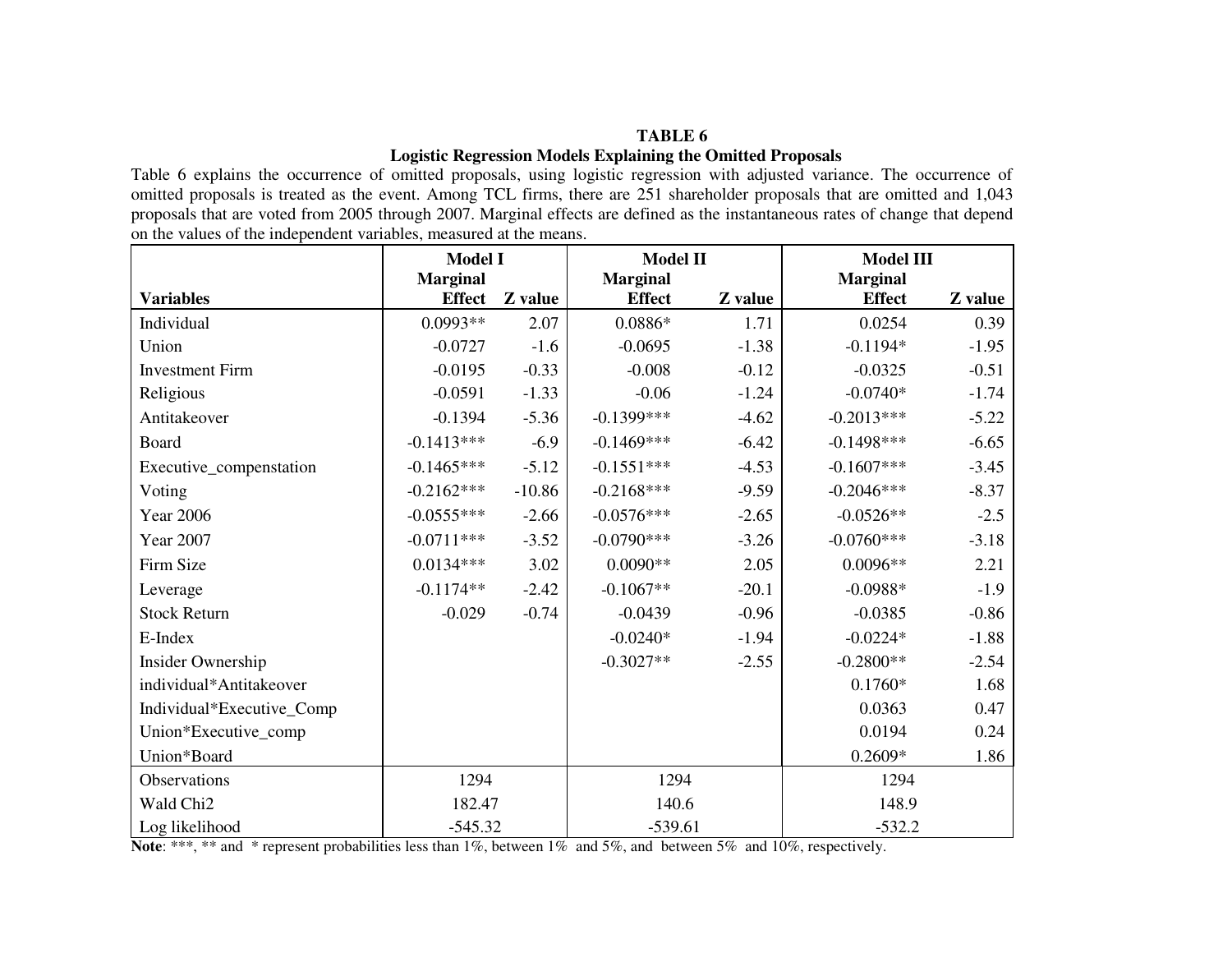## *Appendix - The SEC Rule 14a(8)*

The SEC Rule 14a(8) generally requires the company to include the proposal unless the shareholder has not complied with the rule's procedural requirements or the proposal falls within one of the 13 substantive bases for exclusion described in the table below.

| <b>Substantive</b><br><b>Basis</b> | <b>Description</b>                                                                                                                                                                                                                                                                                                 |
|------------------------------------|--------------------------------------------------------------------------------------------------------------------------------------------------------------------------------------------------------------------------------------------------------------------------------------------------------------------|
| Rule $14a-8(i)(1)$                 | The proposal is not a proper subject for action by shareholders under the laws<br>of the jurisdiction of the company's organization.                                                                                                                                                                               |
| Rule $14a-8(i)(2)$                 | The proposal would, if implemented, cause the company to violate any state,<br>federal or foreign law to which it is subject.                                                                                                                                                                                      |
| Rule $14a-8(i)(3)$                 | The proposal or supporting statement is contrary to any of the Commission's<br>proxy rules, including rule 14a-9, which prohibits materially false or<br>misleading statements in proxy soliciting materials.                                                                                                      |
| Rule $14a-8(i)(4)$                 | The proposal relates to the redress of a personal claim or grievance against<br>the company or any other person, or is designed to result in a benefit to the<br>shareholder, or to further a personal interest, which is not shared by the other<br>shareholders at large.                                        |
| Rule $14a-8(i)(5)$                 | The proposal relates to operations that account for less than 5% of the<br>company's total assets at the end of its most recent fiscal year, and for less<br>than 5% of its net earnings and gross sales for its most recent fiscal year, and<br>is not otherwise significantly related to the company's business. |
| Rule $14a-8(i)(6)$                 | The company would lack the power or authority to implement the proposal.                                                                                                                                                                                                                                           |
| Rule 14a-8(i)(7)                   | The proposal deals with a matter relating to the company's ordinary business<br>operations.                                                                                                                                                                                                                        |
| Rule $14a-8(i)(8)$                 | The proposal relates to an election for membership on the company's board of<br>directors or analogous governing body.                                                                                                                                                                                             |
| Rule $14a-8(i)(9)$                 | The proposal directly conflicts with one of the company's own proposals to be                                                                                                                                                                                                                                      |